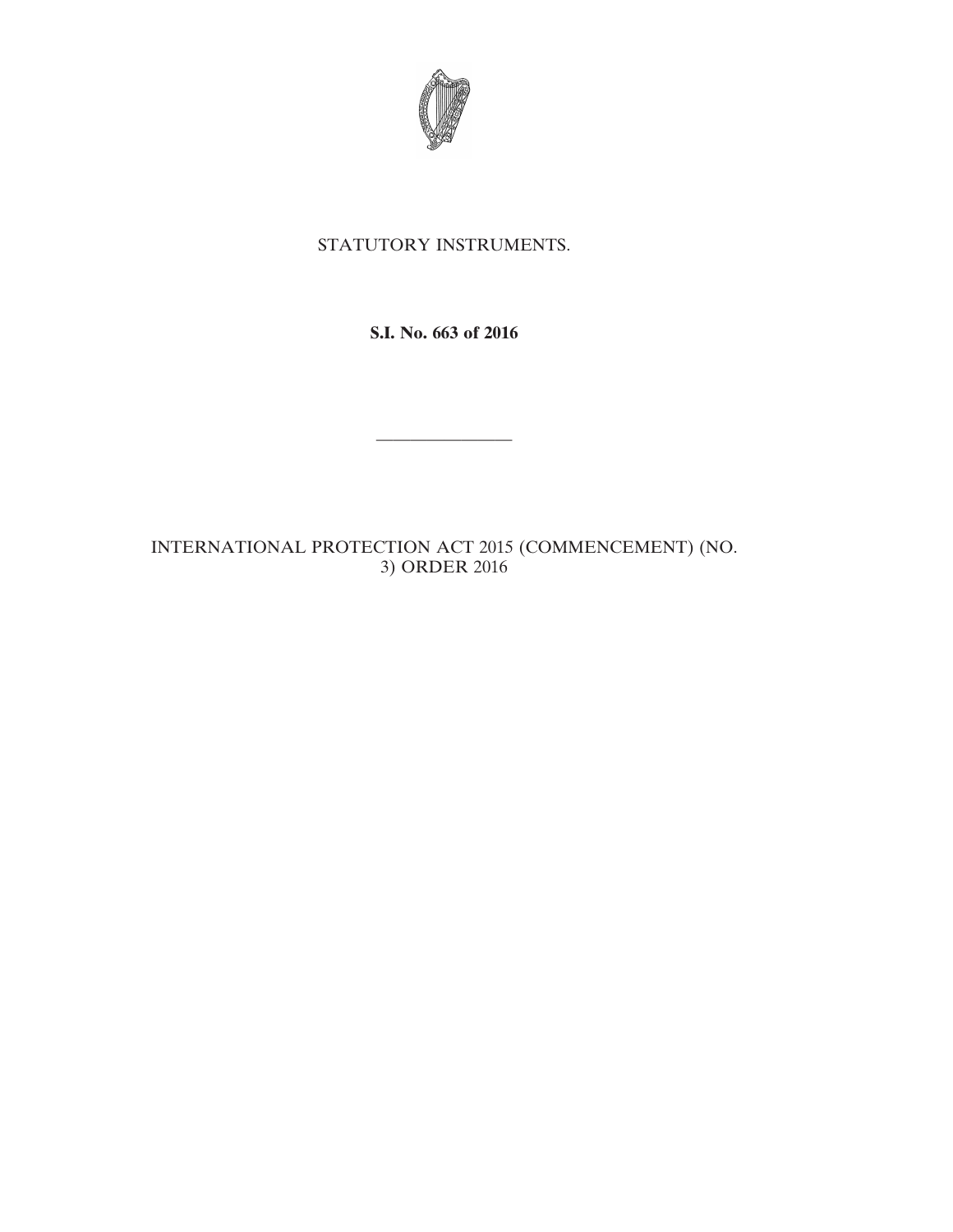## INTERNATIONAL PROTECTION ACT 2015 (COMMENCEMENT) (NO. 3) ORDER 2016

I, FRANCES FITZGERALD, Minister for Justice and Equality, in exercise of the powers conferred on me by section 1(2) of the International Protection Act 2015 (No. 66 of 2015), hereby order as follows:

1. This Order may be cited as the International Protection Act 2015 (Commencement) (No. 3) Order 2016.

2. In this Order "Act of 2015" means the International Protection Act 2015 (No. 66 of 2015).

3. The 22nd day of December 2016 is appointed as the day on which the following provisions of the Act of 2015 come into operation:

- (*a*) section 2 (insofar as it is not already in operation);
- (*b*) section 3;
- (*c*) section 15(5) (insofar as it relates to prescribing a form);
- (*d*) section 17(2) (insofar as it relates to prescribing information);
- (*e*) section 20(1) (insofar as it relates to prescribing places of detention);
- (*f*) section 48(7);
- (*g*) section 48(8);
- (*h*) section 49(10);
- (*i*) section 51(5);
- (*j*) section 55(3);
- (*k*) section 55(4);
- (*l*) section 61(2).

*Notice of the making of this Statutory Instrument was published in "Iris Oifigiúil" of* 6*th January*, 2017.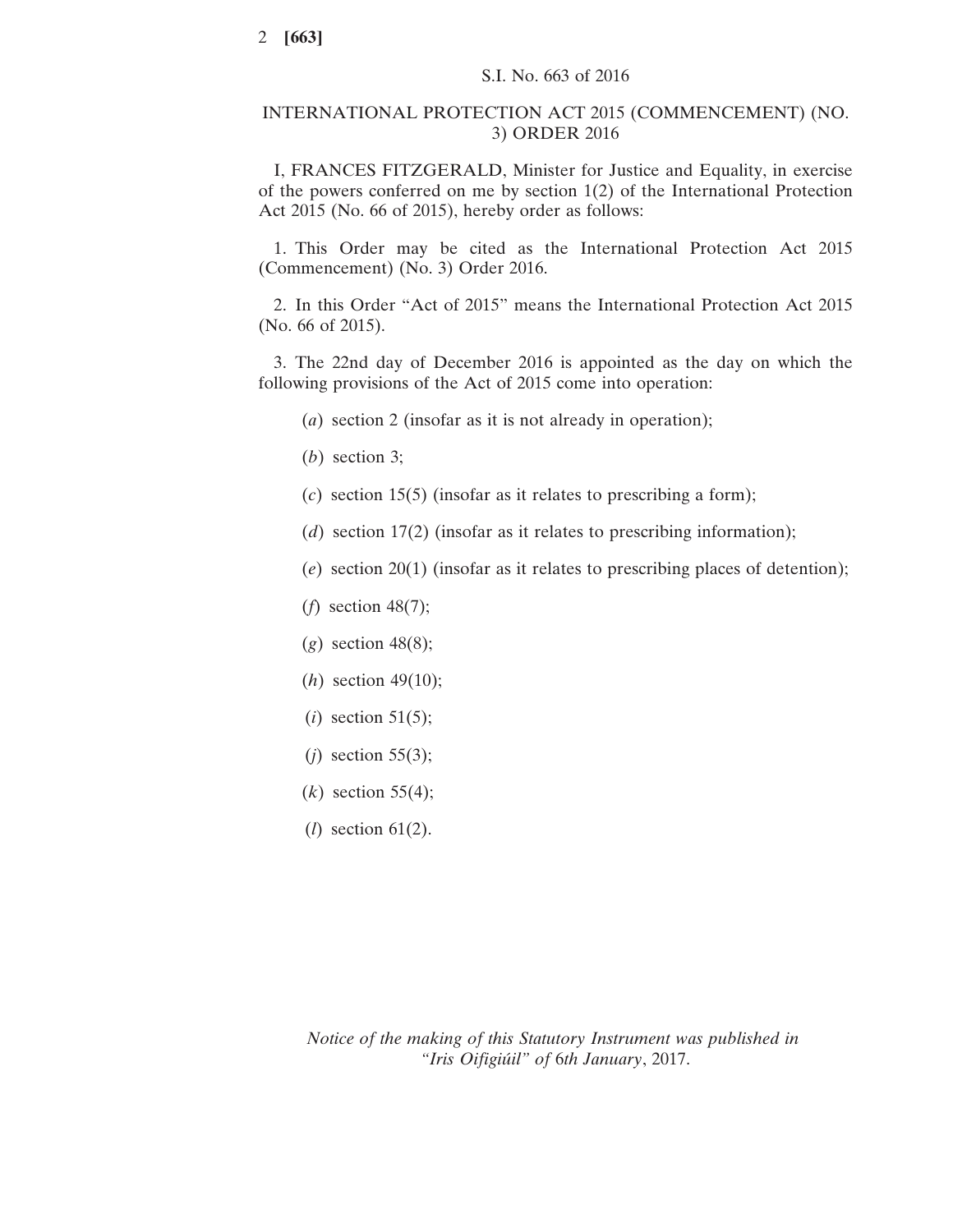## **[663]** 3

4. The 31st day of December 2016 is appointed as the day on which the Act of 2015 (other than paragraphs (*b*), (*f*), (*i*), (*j*), (*l*), (*m*), and (*p*) of section 6(2)), insofar as it is not already in operation, comes into operation.

GIVEN under my Official Seal, L.S. 21 December 2016.

> FRANCES FITZGERALD, Minister for Justice and Equality.